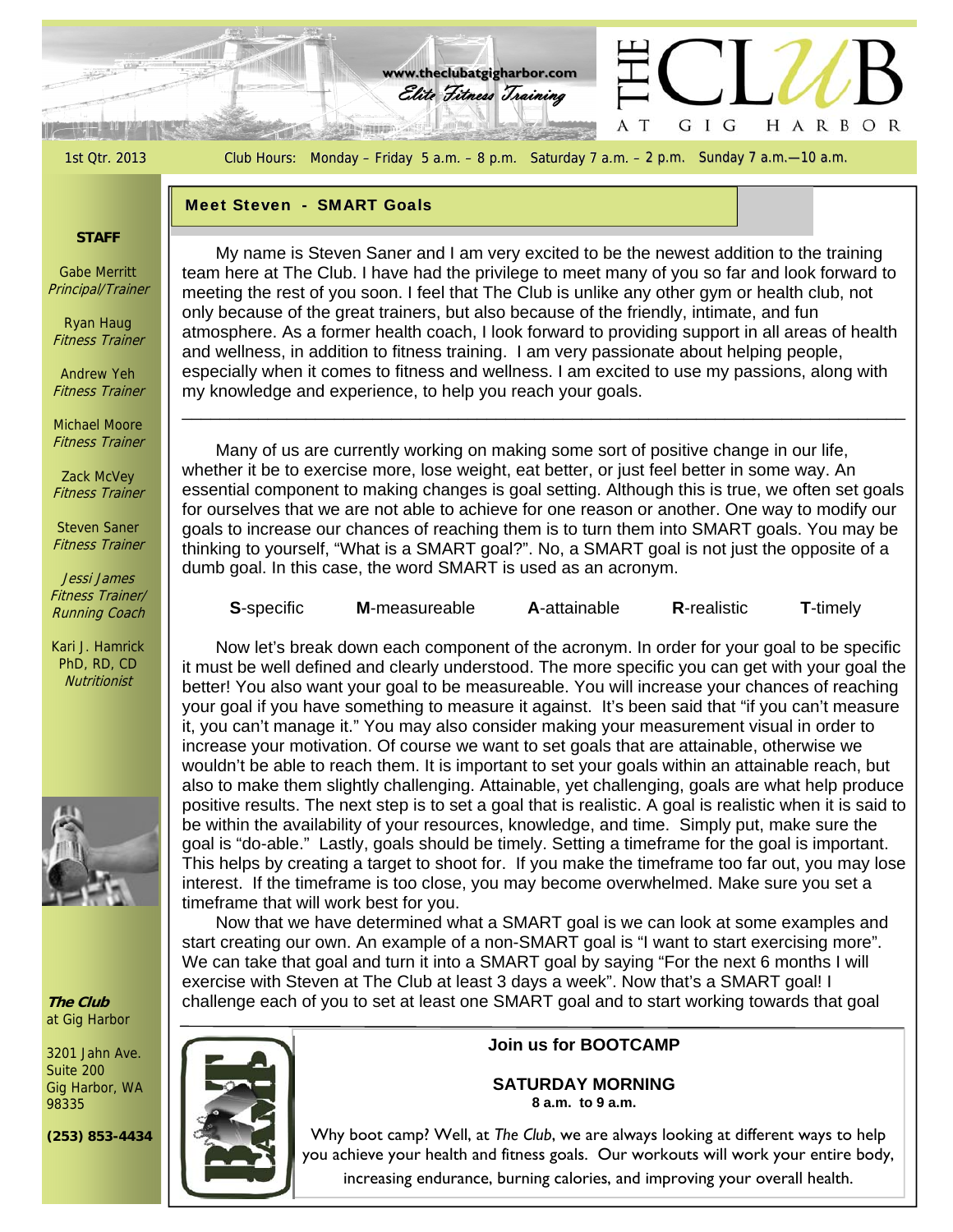## Using Carbohydrates Efficiently by Andrew

 The first thing to know is that not all carbohydrates (carbs) are equal. And contrary to common rumors, they're not bad for you either. While some carbs can be horrific for an individual trying to lose fat, other carbs can be incredibly beneficial to helping you reach your fitness goal(s). First, a basic introduction to carbs:

-50% of our energy comes from carbs.

-1 gram of carbs contains 4 calories.

-Carbs are separated into two categories: simple carbs (sugars) and complex carbs (starches).

 When we consume carbohydrates, our body turns them into glycogen. Glycogen is then broken down into glucose (when needed), which our bodies use as fuel for physical and mental activity. Your brain, for example, runs on glucose. When we don't consume enough carbs, our body produces carbs from protein. Protein is essential to muscle building and recovery, so forcing our body to use protein for something other than those functions will only limit your results in the gym. The problem with carbs, is that people tend to consume either too many, or consume them at the wrong time.

 When we consume any type of food in excess, the body stores it for future use in the form of body fat. Carbs are no different, unused carbs are easily converted to body fat. But if we are able to correctly time our intake, and use of carbs, they can help us perform at peak efficiency without an increase in body fat.

 In an ideal diet plan, carbs are consumed earlier in the day, and tapered off as the day goes on. This is done so the fuel they provide will be used (instead of stored). During intense workouts, we expend tremendous amounts of fuel. Consuming carbohydrates before a workout (1 - 1.5 hours prior) will provide immediate sources of glucose for working muscles, allowing you to exercise longer or at a higher intensity. Often, people will feel a "crash" partway through their workout that is commonly associated with low glucose levels in the blood. While our body can convert fat into glucose, it happens through a much slower process than having glucose readily available in your bloodstream.

 Contrary to popular fad diets, carbohydrates are important in any diet and should not be avoided, just managed. Ask your trainer for specific types, ideas, or quantities of carbohydrates you should be consuming to optimize their function towards reaching your fitness goals.

#### The Breakthrough by Ryan

Let's face it: it's not all that difficult to start a fitness routine. After all, most of us have done it more than once. The trouble, of course, comes with sticking with it. All too often, our initial enthusiasm and energy wanes, we get distracted by other things going on in our lives, or we don't think we're seeing results quickly enough -- and we throw in the towel. Yet many people do manage to hang in there, and would no sooner skip their regular workout than their morning shower. What's their secret? Most long time exercisers are not as concerned with powerful pecs and awesome abs as they were with feeling good and being healthy. Here's how study participants ranked their motivators: Physical health, Emotional, and Appearance. So, once you have your priorities in the right place, how can you become one of the fitness faithful? Here is my top 5 list.

- 1. Do a variety of activities you enjoy.
- 2. Commit to a personal trainer. Accountability is huge.
- 3. Make exercise a priority. "It has to be a non-negotiable." Exercise even when you're tired.
- 4. Exercise first thing in the morning or right after work

5. Be aware of all the indicators of progress. It's great when your clothes fit better and you can lift heavier weights or work out longer without getting exhausted. But there are a slew of other progress indicators, such as: getting a good night's sleep, thinking more clearly, having more energy, and hearing your doctor congratulate you on improved cholesterol, blood pressure, bone density, triglycerides, and blood sugars. Experts say that making behavior changes are difficult, but ultimately worth the adjustment. So decide on a goal and a reward, and work toward it. You might buy yourself a gift you've wanted after you stick to your fitness plan for one month, or buy new running shoes when you achieve 5,000 steps a day. Do whatever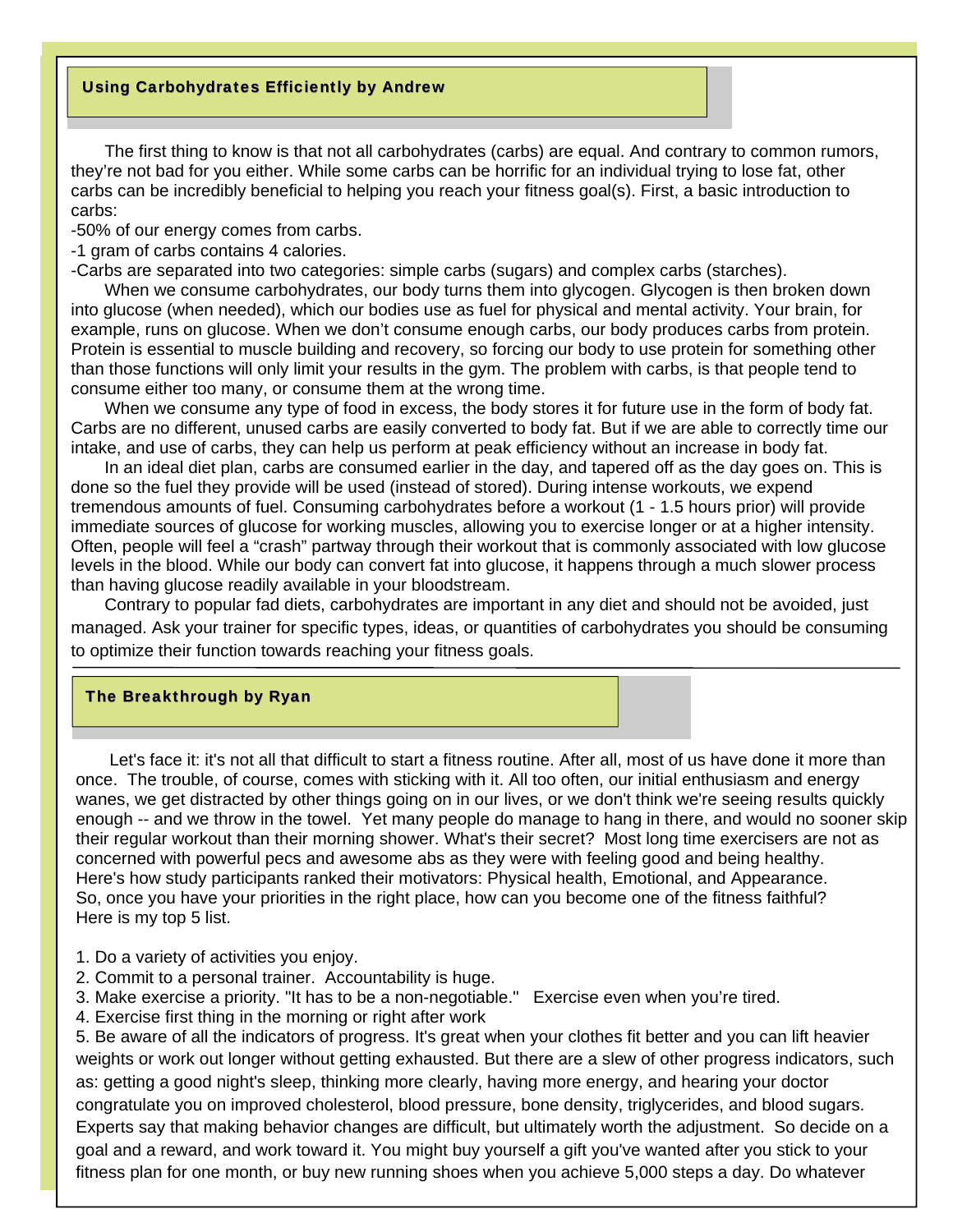#### Meet Jessi - Marathon Training

 Hi, my name is Jessi James and I am a new Fitness Trainer at The Club. At a very young age I fell in love with the gym. I would wake up early and take aerobic classes before school and hit the weights with friends after class. In 2000 I became an Certified Aerobic Instructor and in 2001 an Certified Personal Trainer. I have taught Body Pump, Step Aerobics, Circuit Styled Classes, Spin, Kinesis, Senior Sneakers, Bootcamp and Kickboxing. I not only teach classes, but I take classes at a variety of gyms to help keep myself up to date with the latest trends to help ensure I am the best possible trainer I can be. I have been teaching aerobic classes and personal training for over 10 years, but most often I am referred to as the Marathon Coach around Gig Harbor. In the last five years I have trained over 300 participants to run a half or full marathon. My greatest fitness accomplishment to date was qualifying for the Boston Marathon at the San Diego Rock "n" Roll Marathon in June of 2011. My goal is to be the best I can be, and I won't settle for less. As a Fitness Trainer I have the same goal for you.

 This January we are adding a new element to The Club! I (Marathon Coach Jessi James) will be coaching individuals to run the St Paddy's Day Half Marathon and the Tacoma City Full Marathon. I have coached men and women to run the Tacoma Narrows Half Marathon, Portland Marathon, Nike Women's Half & Full Marathon, Seattle Amica Half & Full Marathon, Disney World Half and Full Marathon, Arizona Rock "n" Roll Half Marathon, San Diego Rock "n" Roll Half & Full Marathon and the Seattle Rock "n" Roll Half & Full Marathon. And this coming year I will be training participants for a couple of great, local events!

 First off, let me tell you anyone can run a half or full marathon- anyone. And when I say run, I do not mean run a full 13.1 or 26.2 miles without a walk break. I qualified for the Boston Marathon and could not have done so if I did not take walk breaks. Together we will find a run/walk method that works for you. Those of you who have ran a marathon before may only need to walk thru the water stations to take in fluids, but most of you, like myself, will find (with my help) the perfect run/walk method for you.

 Every participant who joins my team will have a customized training schedule. Most running groups have a "one size fits all" training schedule, but just like the individualized attention you get inside The Club, you too will get that with your marathon training program. Each participant will have a plan created by me that will start the day you begin training and end the day of your event. Every Saturday morning we as a group will meet at 7am to run. Most Saturday mornings we will meet at The Club. About once a month we will meet in Tacoma at Memorial Park or Fort Nisqually to run on parts of the course that will be used on race day.

 The Half marathon will be nine weeks in length with practices on Saturday mornings and three midweek practices. Those wanting to train to run the marathon will be provided with a sixteen week training schedule that includes six mid-week practices. Saturday mornings will be geared toward either running for minutes or miles. When running for miles, we are doing just that- running a specific amount of miles. It is like climbing a ladder. You start out low and work your way up. Inter-mixed will be running for time and this is when we will work on conquering hills properly and learning how to run negative splits. Mid-week practices will be all about track work outs. Along with an individualized training schedule, group runs and mid-week practices; I will also send out a weekly e-mail with advice and tips to help you prepare for your event.

 Anyone and everyone can join. You do not have to be a member of The Club at Gig Harbor to be a part of the team. The 9 week half marathon program cost \$125 and the 16 week full marathon training program cost \$200. Look for flyers at the front desk for details.



## **We're on Facebook!**

 Not a friend on Facebook yet? "Like" us today and look for new recipes and tips to stay lean, healthy and fit, as well as schedule updates and *Club* news!

> Just search "*The Club at Gig Harbor*" in the Facebook search bar, look for the logo and click "like".